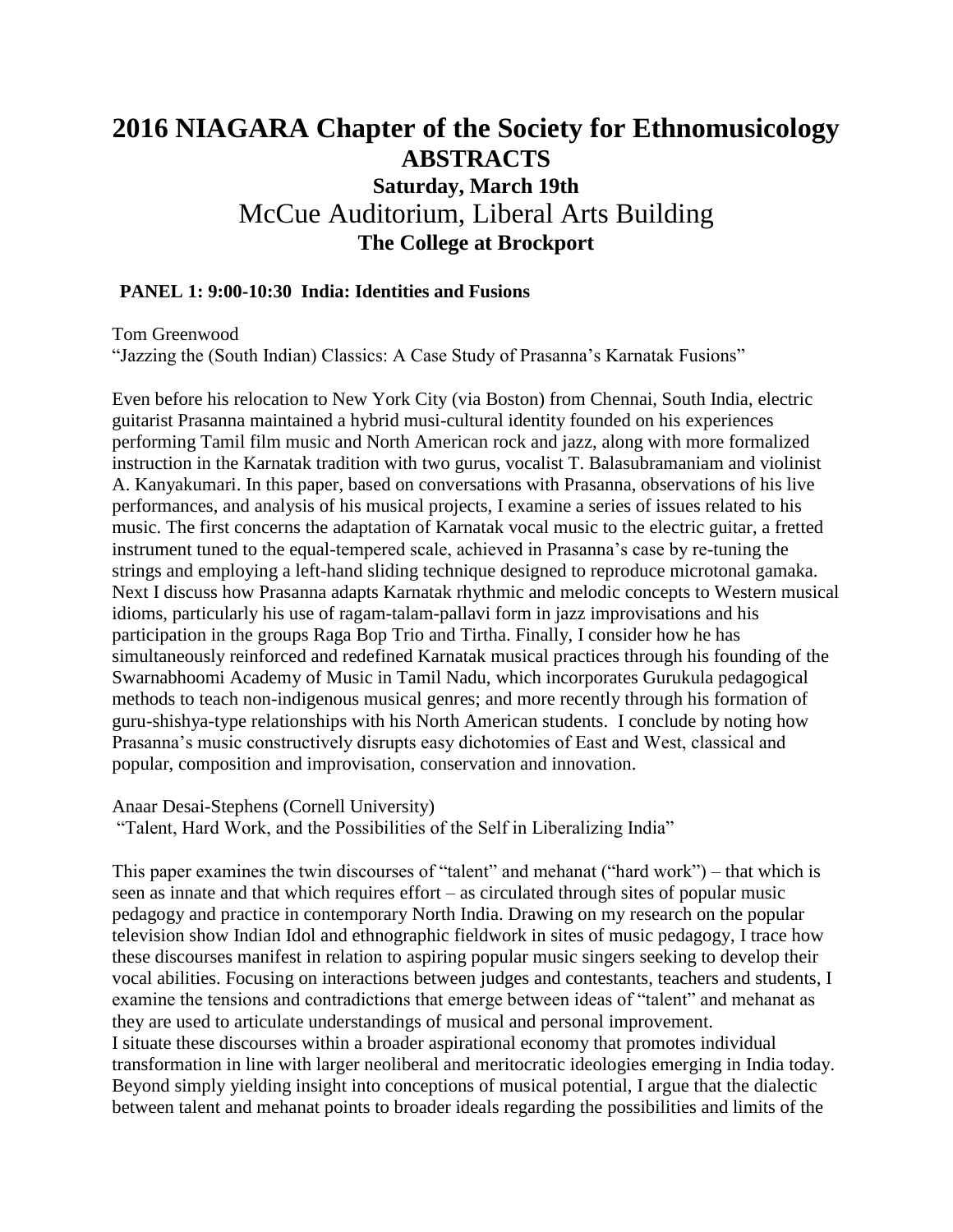self in liberalizing India. This paper thus offers a musically grounded examination of the question that marks India in the twenty-first century: how much can a person transform? And how much, and in what ways, must they transform in order to transcend the habitus of class and caste given to them at birth?

Natalie Sarrazin (College at Brockport) "Is it still Rock and Roll to you? The use of Rock in Hindi Film"

The use of Rock and Roll in Hindi film soundtracks is a relatively recent phenomenon that follows a trend towards increased global sensibilities spurred by neo-liberal policies in India. Music, often used as a transformative medium in Hindi cinema, allows the protagonist to find enlightenment and meaning in an event or events experienced through sound, often classical or religious in nature. In several recent films, however, it is rock music that provides the conduit for the conversion – music that is frequently infused with an aura of magic or power. In this presentation, I discuss the use of Rock in three iconic films, Rock On!! (2008), Rockstar (2011) and Aashiqui 2 (2013), focusing on the systematic use of rock in the background and foreground scores (film music and film songs respectively). I also examine rock's use as a narrative force and as constructive or destructive elements that impact the characters' emotional development, particularly with their struggle with concepts such as freedom and a search for personal identity.

# **PANEL 2: 10:45-12:15 Diasporas and Ideologies**

Priwan Nanongkham (Kent State University) "Musical and Cultural Adjustments of Thai Music in American Academia"

Although David Morton is the pioneer who studied and introduced Thai music to American academia as early as the 1960s, unlike gamelan music of Indonesia, Thai music has never been that popular. Only few campuses own some instruments and for some reasons they had their ensembles active only for certain periods. In the end, the instruments are stored and left covered with dust. Kent State University; however, is the only campus that Thai ensemble has been continually active since it was established. Founded by Terry Miller in 1978, the KSU Thai Ensemble is one of world music ensembles in our ethnomusicology program that has been continually offered to students for almost four decades. Among the total of four Thai music directors, I am the current one, who has held the longest position since 1998. Within almost two decades of teaching and directing Thai music at Kent State, I have learned how Thai music adjusts itself to fit into the new culture. In this presentation, I will discuss the adaptation of Thai classical music both in its musical and cultural aspects through its musical transmission in the American Academia. The analysis addresses the issues of what is challenging in teaching Thai music outside Thailand, and how much its musical culture has changed with this newborn Thai music in the United States.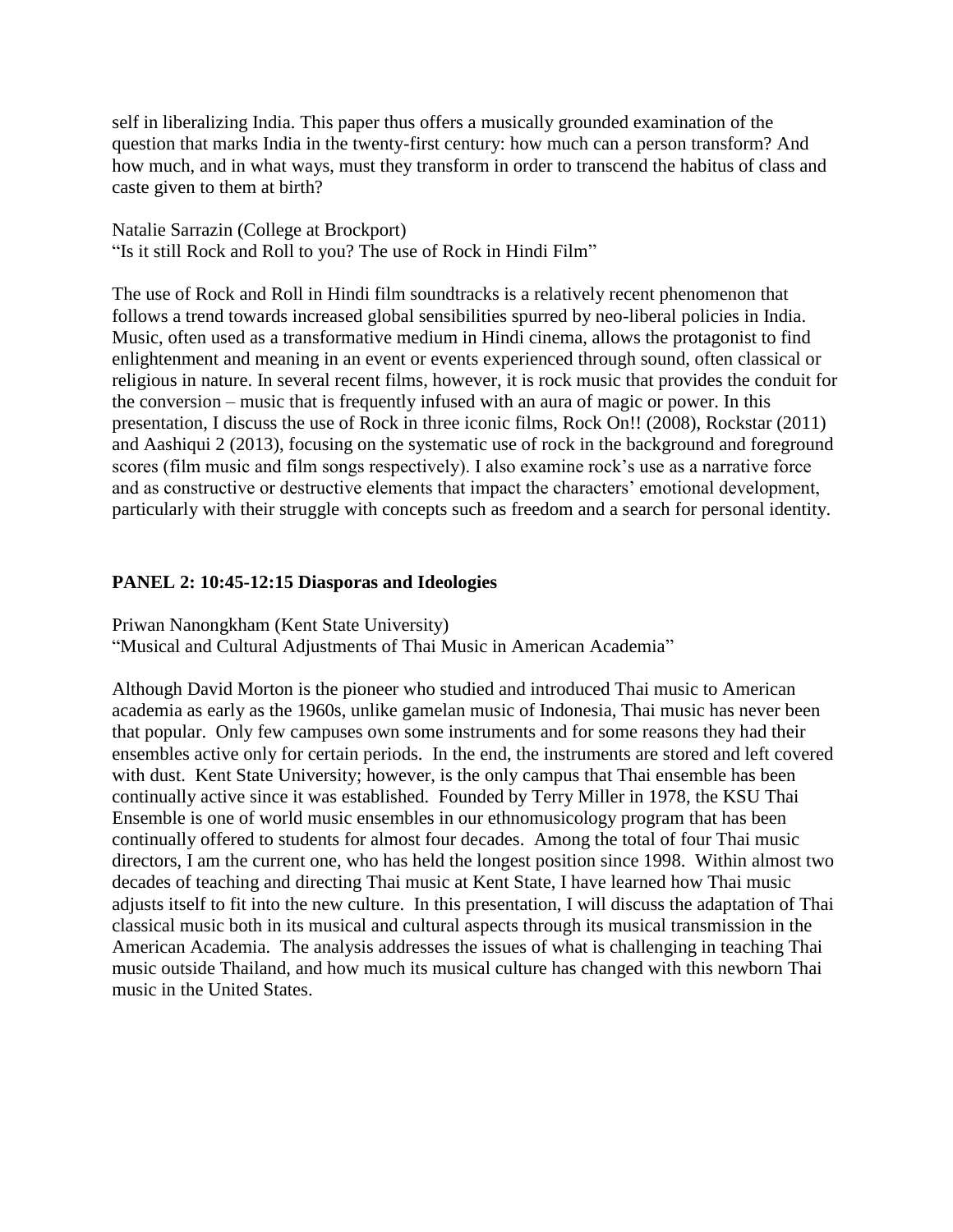Austin T. Richey (Eastman School of Music)

"Reimagining the Global South: Connective Marginalities Across the Black Atlantic"

Detroit's infamous 8 Mile Road seavers the city horizontally; the resulting divergence between the white suburbs to the north and black city to the south reflects a history of racial turmoil. Yet south of this divide is a uniquely heterogeneous space that defies contemporary conceptions of the Motor City as an American wasteland: the city of Hamtramck, a vibrant, historically immigrant city within the borders of Detroit. At only 2.09 square miles, Hamtramck is the most densely populated city in the state, and 30 languages are spoken among its 22,000 residents. This space presents a version of the region that escapes outside attention, a perspective I present with evidence drawn from fieldwork undertaken there in the summer of 2015.

In 2013, diasporic Zimbabwean artist Chido Johnson established the Zimbabwean Cultural Centre of Detroit (ZCCD) in the heart of Hamtramck. The ZCCD serves as a portal between the globally Southern spaces of Detroit and Zimbabwe through its Residence Exchanges, a reciprocal program between performing and visual artists in the two communities. By blending elements of these cultures, the exchanges uncover deep roots between these marginalized places, illustrating the dislocated geography of the Global South.

I argue that the ZCCD's 2015 Residence Exchange exemplifies its mission to "dismantle naturally occurring as well as constructed boundaries...with a view to promote community with the global and local in mind." The 2015 Exchange utilized musical and dance cultures to blur borders; Detroit break dancer Haleem "Stringz" Rasul and Zimbabwean dance promoter Plot Mhako traded places across the Atlantic to explore connections between the dance styles of Detroit Jit, which emerged out of the city's Techno music scene in the 1980s, and Zimbabwean Jit, which emerged from a confluence of Zimbabwean and Congolese musics. The visual and processual correspondences between the two Jits suggest a connective thread that binds these performances to a Black Atlantic superculture. While the Exchange destabilizes distinctions between the borders of Detroit and Zimbabwe, it simultaneously constructs a space for the expressive cultures of the Black Atlantic to interact, thereby re-mapping the borders of the new Global South.

Xiaorong Yuan (Heidi) (Kent State University)

"From "We" to "I": Changing Ideology in Chinese Popular Music from 1980s to Present"

Popular music culture in Mainland China is affected by the government's influence, particularly in relation to ideological and political purposes. This phenomena began 2000 years ago with Confucianism, where music is viewed as a political tool connecting the government with the people. During the Mao period (1949-1979), the masses were at the center of Mao's politics. From the 1980s, the one-child family policy resulted in the majority of younger Chinese (urban particularly), developing a vast ideological shift away from the concept of "mass" towards greater individualism – from "We" to "I". This shift is especially present in the popular music culture of modern China from the 1980s to 2000s, as popular music was essentially an adaptation of Western culture, which emphasizes individualism.

This paper will focus on how the younger generation was raised in a different music cultural environment, and how they struggled with the ancient social values of music in association with political rule. Four kinds of popular music common to youth culture will be considered: Chinese Rock and Roll; Nostalgic Folk Songs; Inspirational Song, which encourages young people to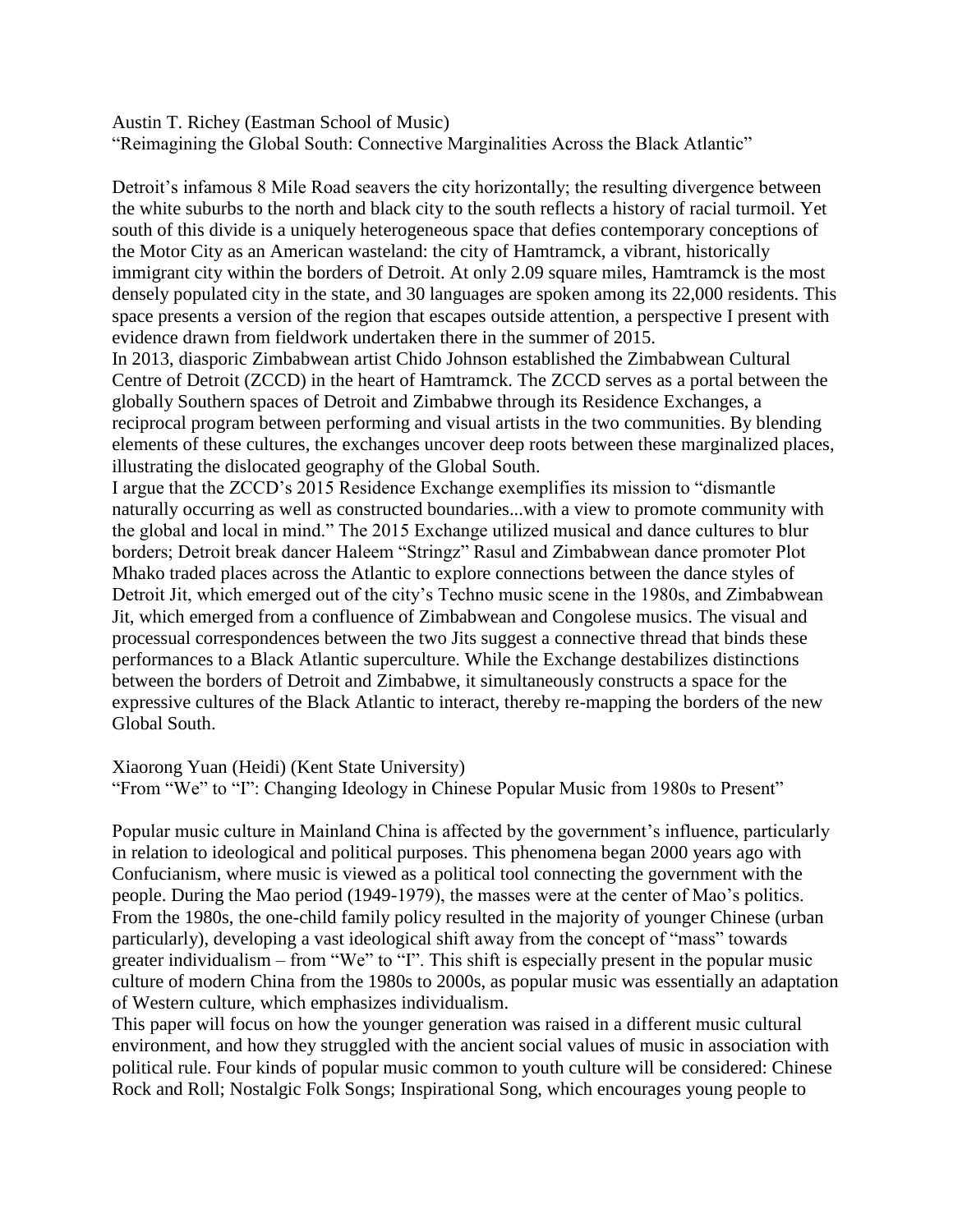face difficulties in life and stay positive, along with Campus Folk Song created by college students; and Internet Sarcastic Songs that express opinions about social issues. This paper will show that popular music that serves the government and the popular music representing youth of this period were and continue to be at odds in the modern Chinese society.

### **PANEL 3: 1:30-3:00 Embodied Practice and Technical Ability**

Irene Monteverdi (University of Pittsburgh)

"Listening like an Italian courtier: What sprezzatura can teach us about the effortless mastery of jazz"

In the 15th century, Italian courtier, Baldassarre Castiglione, suggested that well-bred gentlemen should do everything with a certain sprezzatura — a noble manner of effortlessness and panache. The idea of sprezzatura, a virtue which has been used to denote graceful negligence in expressive musical performance, has marked similarities to what American jazz pianist Kenny Werner describes as essential to attaining "egoless listening" in his aptly titled book, Effortless Mastery: Liberating the Master Musician Within (1996). This paper will examine oral histories of jazz musicians and educators from sprezzatura's originating country, Italy, to represent the quality of listening that Werner deems necessary in order to achieve "effortless mastery." Egoless listening, Werner suggests, requires freeing oneself of "mental noise" and applying a quality of listening attuned to beauty in order to absorb and internalize creative potential. Italian musicians, in demonstrating their own virtues of sprezzatura, echo the belief of Italian musicologist Francesco Martinelli — "jazz is an attitude" with "a liberating quality." Italian jazz pianist Arrigo Cappelletti points to elements of beauty outside of music that have shaped his musical tendencies. A recent project of another Italian pianist, Stefano Battaglia, exemplifies the creative output possible from absorbing and internalizing the music with an obvious sense of sprezzatura. Inspired by Werner's book, I offer that by channeling the inner courtier, by Castiglione's standards, listening can become egoless and mastery, effortless.

James Kimball (SUNY Geneseo)

"Outliving the Competition: a Centenarian in the Irish Session Scene"

Marty O'Keefe was born 1912 in County Clare, Ireland. He worked as a fisherman, but also absorbed much local traditional music. When he emigrated in 1947, to Rochester, New York, he brought regional tunes and stories and skills on fiddle and flute and familiarity with concertina, which his mother played. In Rochester he continued to play and in time joined a lively session scene. Though an accident to his hand stopped his flute playing, he adapted comfortably on the fiddle. In the context of traditional Irish sessions Marty's older Clare tunes and rougher playing style often took a back seat to more polished, flashier tunes put forward by others among the immigrant community and by younger musicians learning both from these players and from newer sources. Marty's natural self-effacing yet good-humored manner also kept his music somewhat in the background. In his 80s Marty acquired a fine concertina. As he reached his 90s he was becoming special in new ways. He was the only older immigrant musician left and the concertina gave him a whole new presence. When he visited Ireland he was recognized and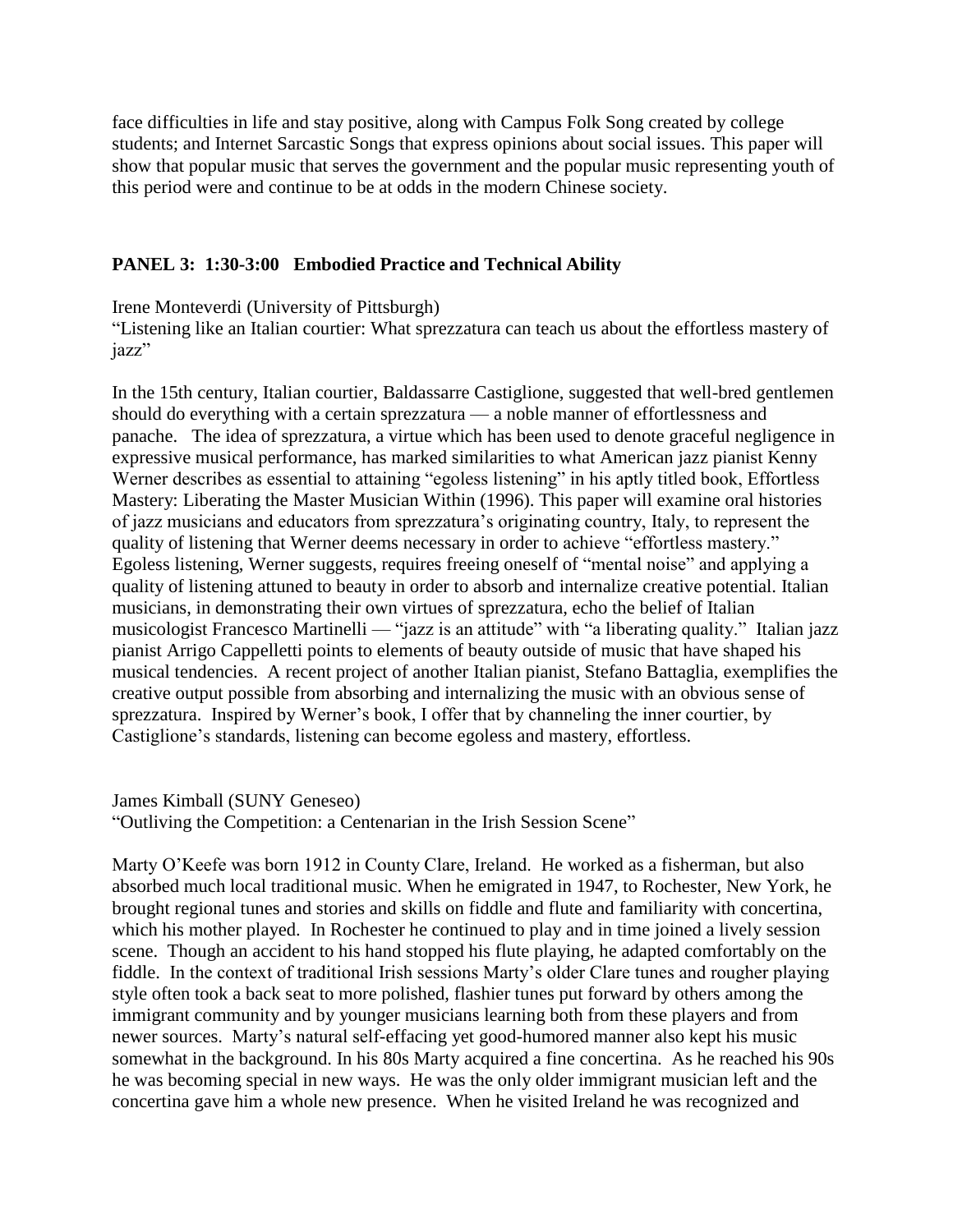honored. From 38 years of observing, recording and talking with O'Keefe, the author will trace changes in his musicianship and his role in the local sessions, as influenced by age, by his gradual shift in instrument preference and by the passing of other session musicians. Marty passed away last November at the age of 103.

Christopher Witulski (Florida State University) "Pious Performances: *Musiqa Ruhiyya* and Islamic Popular Music in Fez, Morocco"

*Pious Performances* investigates how artists and listeners in Fez, Morocco utilize *musiqa ruhiyya*—"spiritual music"—to shape and perform contemporary Islamic piety in the public spaces of popular culture. In doing so, it draws upon the wealth of recent scholarship on piety and ritual in the Islamic world and reflects on the depth of the relationship between performance, faith, and the arts. This paper and its larger project revolve around three visible and contested types of sacred popular music: that of the *hamadsha* and *ʿissawa* brotherhoods—including ritual, wedding, and festival performances—and religiously-oriented sung poetry known as *malhun*. My ethnographic work centers on Fez's sacred popular music scene by examining how leaders operationalize their musical activities—especially those practices previously confined to the poor and uneducated or specific closed ritual settings—and project religious identities that are compatible with the aesthetic sensibilities of wider audiences, that are less problematic than those of their parents and teachers. This work is based on three years of field research in North and West Africa and addresses the importance of aesthetics within recontextualized ritual musical performance. By regarding the space between performers and listeners as a central arena for the negotiation of piety, especially public piety, in the Islamic world, this research broadens expectations for religious and artistic behavior. Further, these processes are not unique to Fez, Morocco, or global Muslim communities: the navigation of audience tastes and religious values contribute to changing circulations of artistic and moral ideologies worldwide.

### **PANEL 4: 3:15-4:45**

Lydia Snyder (Kent State University)

"Trance-Forming Music: Healing through Communal Drumming"

Music has a profound ability to alter our state of consciousness, to heal our bodies and calm our emotions. Many traditions use music as a form of healing and connecting with another plane of existence or to our own subconscious. Felicitas D. Goodman was a German-American anthropologist and linguist who studied trance among various cultures. After witnessing a Native American corn dance in Santa Fe, New Mexico, she experienced a vision in which the Pueblo Indians asked her to follow them. From that point on, she dedicated her life to understanding this experience. She studied these altered states of consciousness at The Ohio State University and continued to live among the Pueblo Indians. In her research, she found that various body postures would facilitate a trance experience when combined with a specific percussive pattern. She used this knowledge to found the Cuyamungue Institute in New Mexico, where she taught classes on the history of ecstatic trance and shamanic rituals. One of her students, Dr. Nicholas E. Brink, continues her practice of communal drumming to create a trance experience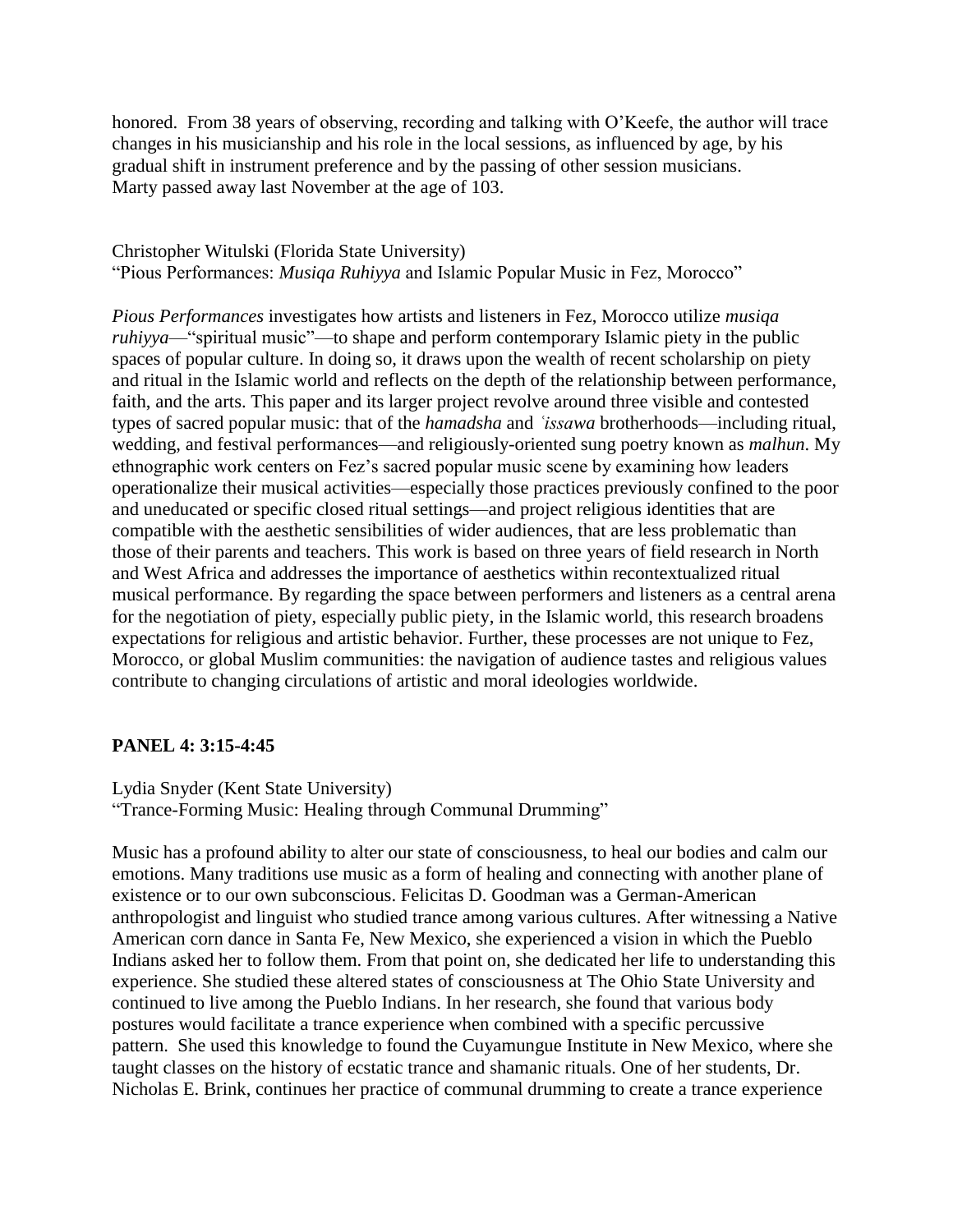for those involved. Nicholas Brink is a psychologist currently living in Coburn, PA, just 10 miles from my hometown. He holds group ecstatic sessions in State College, PA. This paper details my experience as a participant in this ecstatic trance session, and how the various body postures and rhythm affected my experience. I also include accounts of other participants whom experienced visions of past-lives.

# Carl Rahkonen (Indiana University of Pennsylvania) "Teaching an Old Dog New Tricks: Doing Digital Fieldwork Among Finnish Americans of Michigan"

Early in 2014, I was contacted to do professional fieldwork for the Michigan Traditional Arts Program (MTAP) of the Michigan State University Museum. My assignment was to document Finnish American musicians and instrument builders from Detroit and the Upper Peninsula of Michigan. The Museum gathers collections that are "born digital" according to archival preservation standards. This presentation will discuss best practices for doing digital fieldwork, the type of equipment that was necessary, the documentation required, and the work necessary before and after going to the field. I completed eight days of fieldwork in July 2014 documenting the work of seven musicians and instrument builders. I will also show some highlights from my digital fieldwork among Finnish Americans of Michigan.

#### Maurice Mengel (Syracuse University)

"Metahistories: Paradigms, Purposes and Other Thoughts on the History of Ethnomusicology"

"Metahistories: Paradigms, Purposes and Other Thoughts on the History of Ethnomusicology" The history of ethnomusicology is an old and, quite possibly, a venerable topic that ethnomusicologists have been discussing ever since Jaap Kunst suggested the word "ethnomusicology," and, curiously perhaps, even longer. Today, however, the history of ethnomusicology seems old-fashioned, at least to some of our colleagues. That is surprising since there is no lack of new approaches to history, both in ethnomusicology and outside of it, and perhaps research in the "borderlands" between history and ethnomusicology has been one of the more innovative niches of recent years. If pretty much everything has a history, so does the discourse on ethnomusicology's history. In this presentation, I will show that this metaperspective on our field is not just theoretical shenanigans, but a practical approach. I will outline the two or three paradigms that so far have dominated the field, as well as my own approach to history, which could either be considered a compromise between the two or a further development. In this context, I will examine "comparative musicology" and "musical folklore," two historical paradigms I have been concerned with in my own research on the history of Brăiloiu's archive in Bucharest, as well as their reception in more recent times. Last, but not least, I will address the often-omitted question of what purpose of a history of our field can have.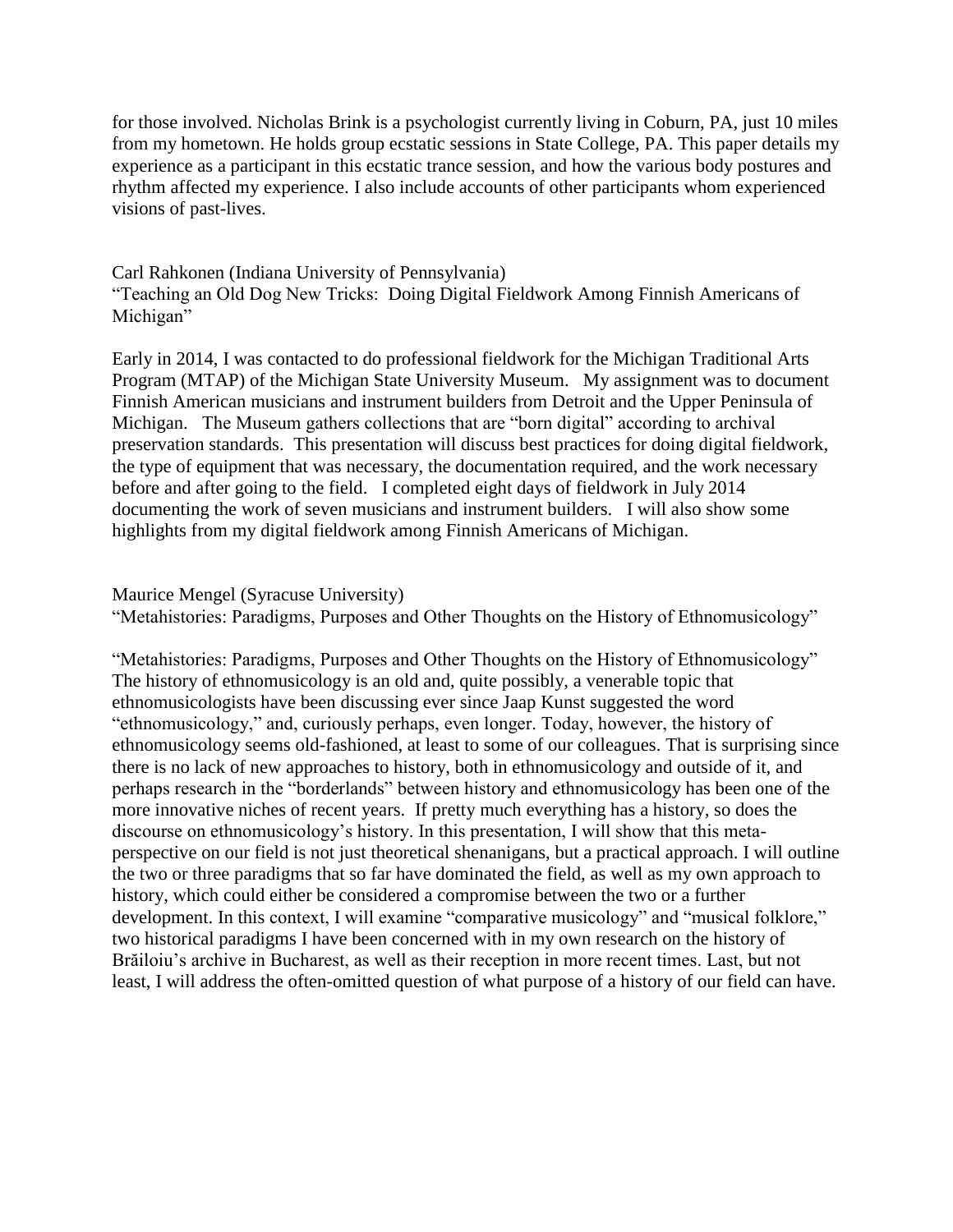#### **PANEL 5: 5:00-6:30 Musical Migrations**

Terry Miller (Kent State University, Emeritus)

"General William T. Sherman Takes Bangkok: How H. C. Work's "Marching Through Georgia" Became a Traditional Thai Composition"

Henry Clay Work's 1865 march composition, "Marching Through Georgia," composed to celebrate General William T. Sherman's notorious/victorious March to the Sea to capture Savannah, Georgia, in late 1864, became an instant sensation. Within a short time military bands were playing the composition throughout the world as military and diplomatic missions visited distant ports. Bangkok was one such port. Thai were evidently attracted, and adapted parts of the tune into many kinds of music. The most often heard version is as a "Western accent" (samniang farang) work played by classical ensembles, easily identified by both the tune and the use of both military snare and bass drums. But the melody has permeated Thailand, appearing in such disparate situations as the opening for a radio show in Chiangmai, a tune played by village ensembles in the northeast, and within a Khmer healing ceremony in the lower northeast. It is often associated with another composition, "Farang I-haem," a marching song with lyrics in pseudo-English, actually gibberish. The paper explores these manifestations and speculates how such a tune was disseminated so widely.

Tony Dumas (College at Brockport)

"Bohemian Fantasies: Justifying Flamenco During the Original Renaissance Pleasure Faire"

For more than twenty years, flamenco was one of the most popular acts to be featured in California's original Renaissance Pleasure Faire (RPF). A re-enactment of Elizabethan England, the RPF began in 1963 as a fundraiser for KPFK, the second of five listener-supported radio stations in California. In the liminal space of the RPF, a group of California flamenco performers lived communally and enacted stereotypes long associated with "Gypsy" performers. As one enthusiast recalls, "they would wear those big rings in their ears, bandanas tied around their heads, and throw a knife on stage." Based on interviews with the Faire's original flamenco performers and directors, I explore what place this music and dance genre, which originated in Spain in the 19th century, had within the re-enactment of 16th century feudal life. In this paper, I consider two facets of the RPF flamenco troupe. In one, I argue that flamenco fulfilled an Orientalist fantasy within the RPF's celebration of Anglo heritage. In another, I show how the RPF became an extension of California's bohemian flamenco scene of the 1960s. I draw from Bakhtin's concept of carnival and Bhabha's theory of hybridity to argue that the fabricated world of the RPF was a "third space" (Bhabha) within which the flamenco performers' bohemian proclivities imbued them with a real sense of authenticity among the RPF participants.